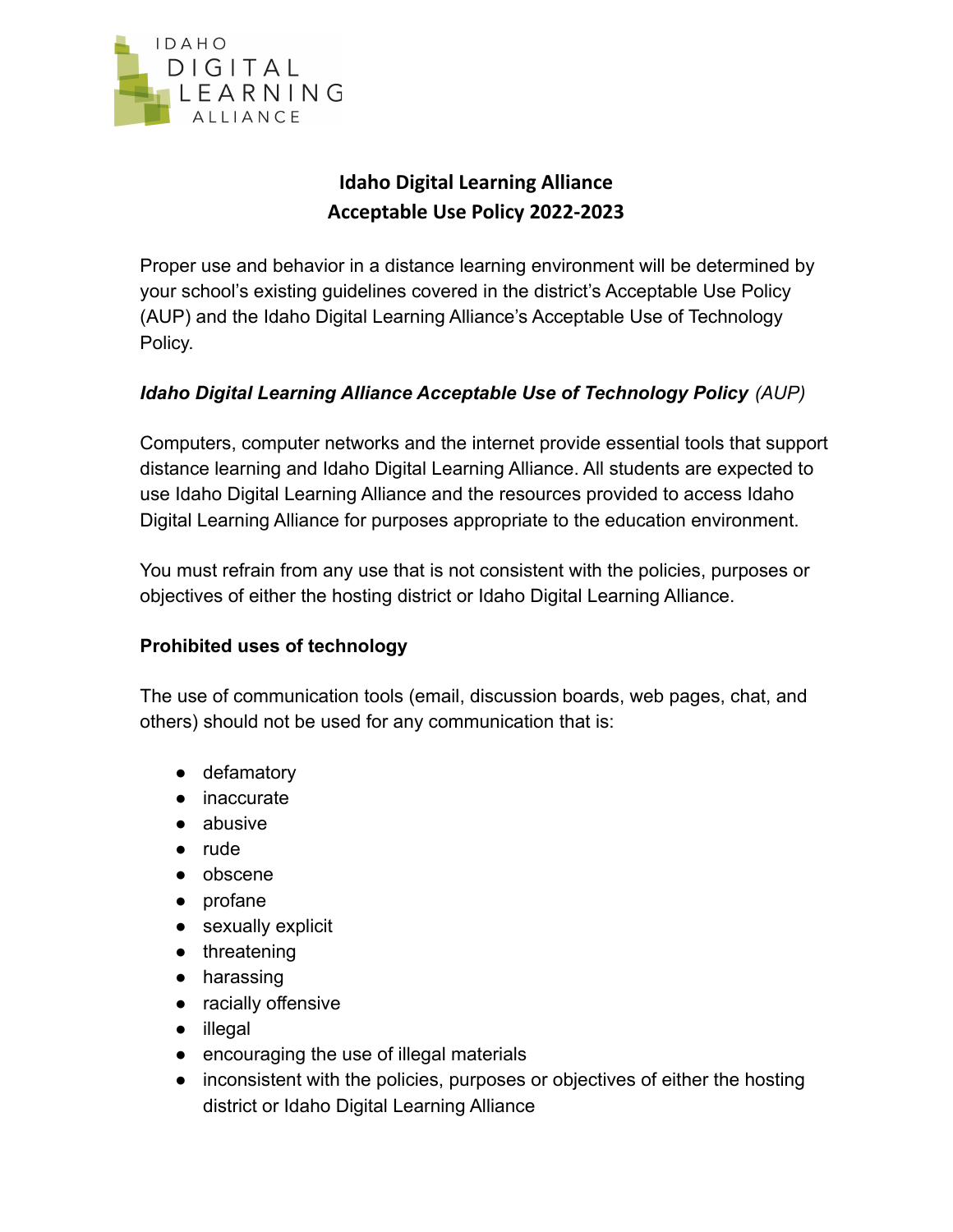- - Impersonating another individual, including, but not limited to, the use of another user's login or password, communicating or completing work on behalf of another individual, or mocking others in a derogatory manner.
- Revealing personal or private information to others such as home address, age, gender, phone number, etc. You should also be cautious when releasing this information about yourself.
- Disrupting the use of technology by another user or service. This includes, but is not limited to, attempts to harm or destroy data, uploading and/or creating computer viruses, uploading and/or downloading information without need, sending or receiving of data with the intent to degrade network performance, etc.
- Violation of any local, state, or federal regulation or statute.
- You will not use Idaho Digital Learning Alliance resources to sell or offer to sell any goods or services without prior approval of both the hosting district Board and the Idaho Digital Learning Alliance board.

#### **Idaho Digital Learning Alliance Rights and Responsibilities**

- Idaho Digital Learning Alliance reserves the right to monitor all activity related to Idaho Digital Learning Alliance courses or sites.
- Idaho Digital Learning Alliance reserves the right to block or remove any material that is not consistent with policies, purposes, or objectives of either the host district or Idaho Digital Learning Alliance.
- Opinions, advice, services and all other information expressed by Idaho Digital Learning Alliance staff, students, information providers or instructors are those of the individual and do not represent the position of Idaho Digital Learning Alliance.

#### **Discipline**

Student discipline for violation of any part of the policies, rules, or procedures of Idaho Digital Learning Alliance shall be based on the severity of the infraction.